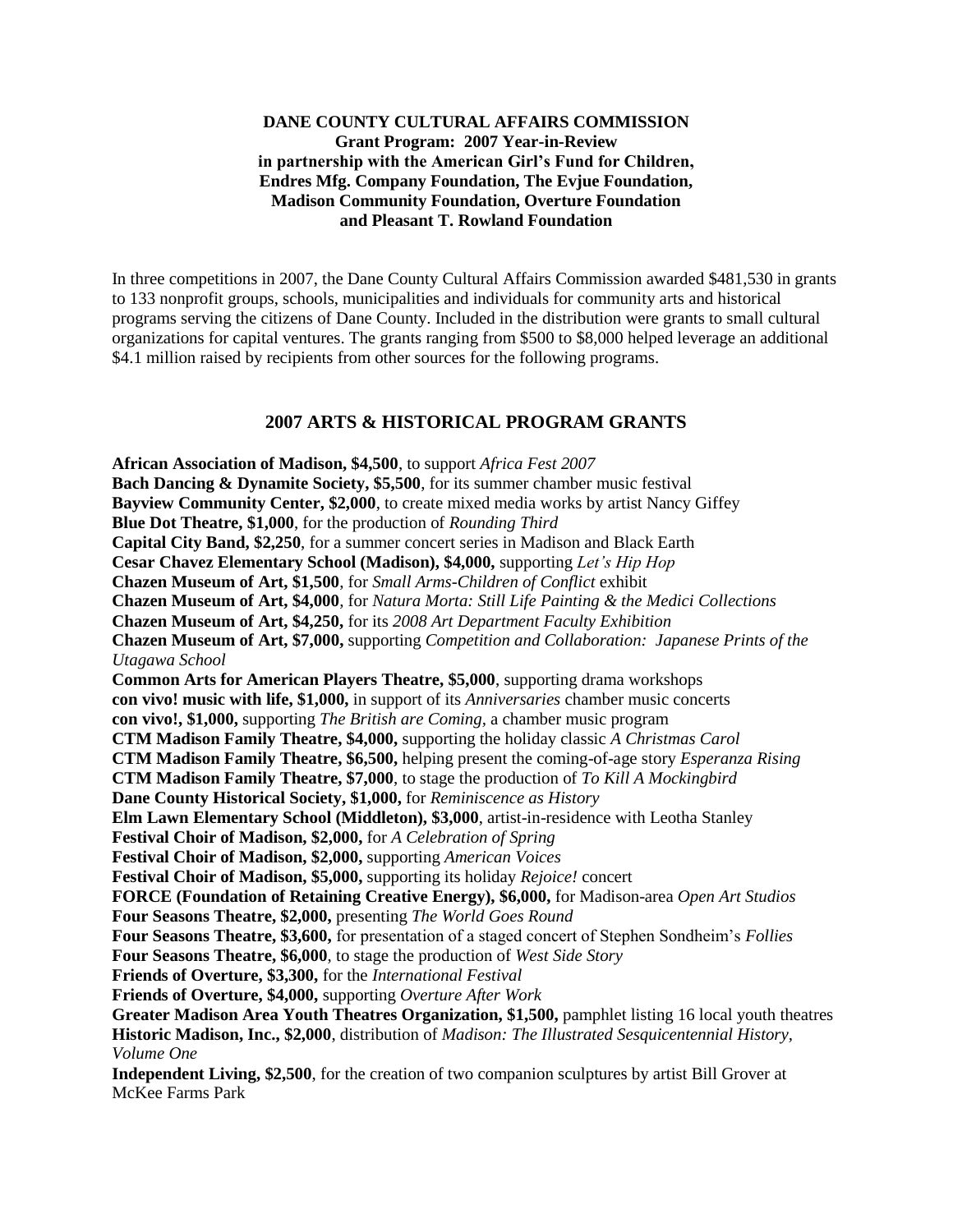**James Watrous Gallery, \$2,500,** to support *stilleven* and *Flats, Fissures, Elevations*  **James Watrous Gallery, \$3,000,** to support *The Art of Jeremy Wolf* **James Watrous Gallery, \$4,500**, *Aaron Bohrod: A Life and Still Life*  **Kanopy Dance Company, \$3,600,** for *Dark Nights: Baba Yaga* **Kanopy Dance Company, \$5,000**, for a fall concert, *Fall for Dance: Bright Nights* **Kanopy Dance Company, 4,000,** in support of *Winter Joy Celebration* **Li Chiao-Ping Dance, \$4,250,** for *Dancing Between The Lines* featuring two major works **Lowell Elementary School (Madison), \$7,000,** supporting *Putting the Unity Back Into Our Community* **M Madison Museum of Contemporary Art, \$1,500,** to support *Tim Laun: Sunday, September 20<sup>th</sup>, 1999* **MadCAP (Madison Creative Arts Program), \$3,000,** in support of producing *The Quiltmaker's Gift* **Madison Area Chinese Community Organization, \$4,500,** helping to present *Wisconsin Chinese Culture Day* **Madison Area Concert Handbells, \$1,200,** to support interactive handbell concerts for the elderly **Madison Area Concert Handbells, \$1,250,** supporting *Enriching Music Appreciation Through Handchimes and Handbells* **Madison Area Concert Handbells, \$1,500**, for music performances at area nursing homes **Madison Bach Musicians, \$1,800,** for *Mass in B Minor* concerts **Madison Ballet, \$3,000,** supporting *Pure Ballet* **Madison Ballet, \$4,400,** supporting *Movement in Your World,* a creative movement and basic music workshop **Madison Ballet, \$4,500**, for a behind-the-scenes experience of *The Nutcracker* **Madison Ballet, \$7,500,** supporting a new production of *Peter Pan* **Madison Blues Society, \$2,000**, to support *Blues Picnic in the Park* at Warner Park **Madison Center for Creative and Cultural Arts, \$5,000**, for the tour of the culture coach **Madison Children's Museum, \$3,500,** supporting *Kids for Peace Day* **Madison Children's Museum, \$5,000,** supporting return of *Hmong at Heart* **Madison Folk Music Society, \$3,000**, for Saturday afternoon folk music concerts **Madison Museum of Contemporary Art, \$2,250**, to support the traveling Art Cart **Madison Museum of Contemporary Art, \$4,250,** for *Stephen Hilyard: The Beautiful Lie* exhibition **Madison Museum of Contemporary Art, \$6,000,** for *Karl Wirsum: Winsome Works(some)* exhibition **Madison Museum of Contemporary Art, \$7,000**, for the *Wisconsin Triennial* **Madison Museum of Contemporary Art, \$7,500,** for *Jasper Johns: The Prints* exhibition **Madison Opera, \$7,000**, for the *2007 Opera in the Park* **Madison Opera, \$7,500,** supporting Madison's premiere presentation of *Lucia Di Lammermoo* **Madison Opera, Inc., \$5,500,** for presentation of *The Tender Land* **Madison Opera, Inc., \$7,000,** for presentation of Giacomo Puccini's *La Bohéme* **Madison Repertory Theatre, \$4,000,** supporting a one-year residency involving a local teaching artist **Madison Repertory Theatre, \$4,000,** supporting production of Larry Shue's *The Nerd* **Madison Repertory Theatre, \$7,000,** for production of *The Diary of Anne Frank* **Madison Repertory Theatre, \$7,000,** presentation of the world premiere of *Lombardi/ The Only Thing*  **Madison Repertory Theatre, \$7,500,** to help present Thomas Gibbons' *Permanent Collection* **Madison Repertory Theatre, \$8,000**, for the production of *Death of a Salesman* **Madison Savoyards, \$5,500**, to support the double-billed *The Sorcerer* and *Cox and Box* **Madison Symphony Orchestra, \$1,500,** for *Heartstrings* **Madison Symphony Orchestra, \$4,500,** for performance featuring Dawn Upshaw **Madison Symphony Orchestra, \$4,500**, for three performances with organist Thomas Trotter **Madison Symphony Orchestra, \$4,500,** supporting *Fall Youth Concerts* **Madison Symphony Orchestra, \$5,000**, to support *Up Close and Musical* **Madison Symphony Orchestra, \$5,500,** in support of concerts featuring Remmereit and Frautschi **Madison Symphony Orchestra, \$5,500,** in support of the annual *Young People's Concert*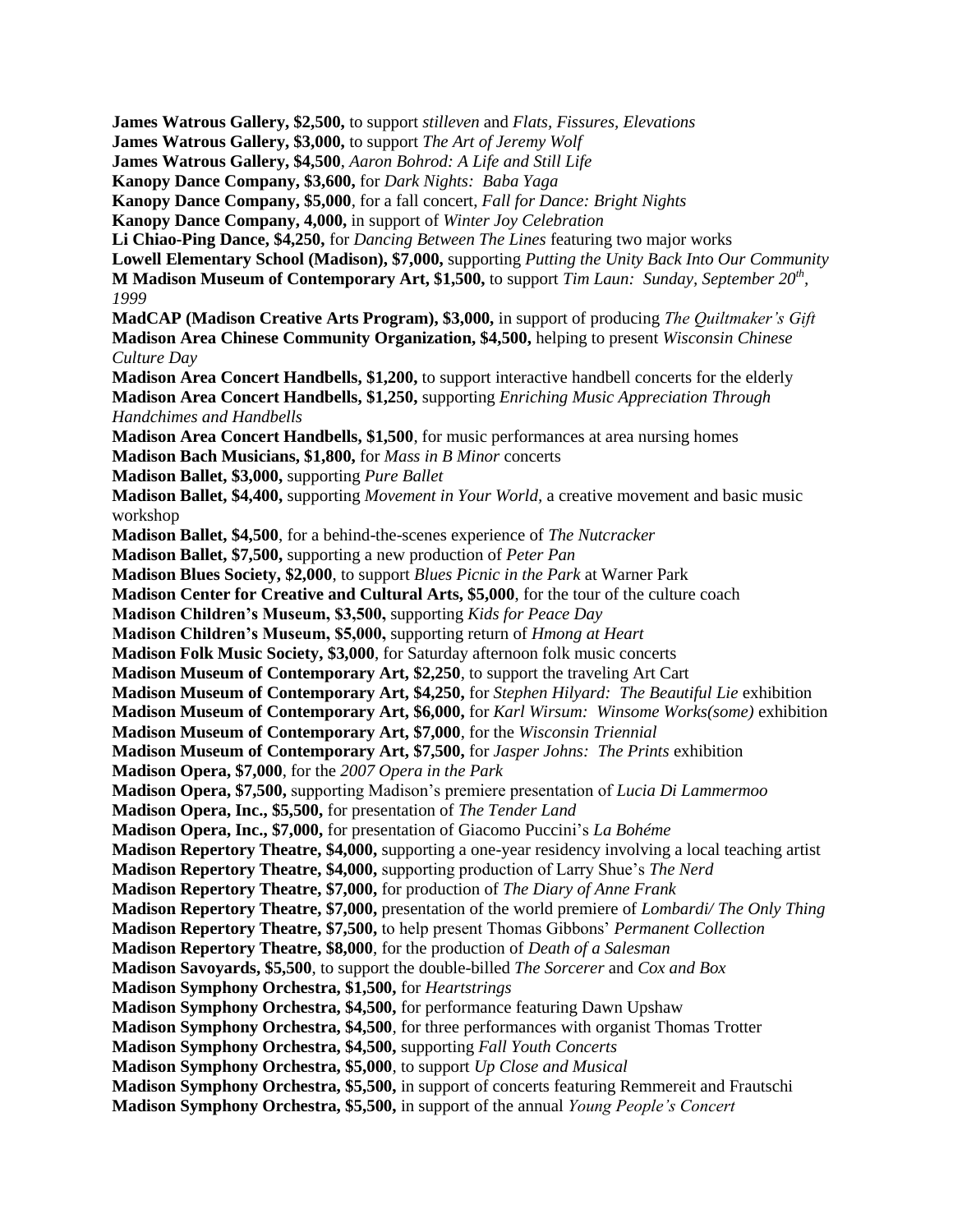**Madison Youth Choirs, \$1,000**, for a performance tour to elementary, middle and high schools **Madison Youth Choirs, \$6,800,** supporting a new work, *Springtime: Rebirth and Renewal* **Madison Youth Choirs, Inc., \$3,500,** in support of *Gathering Roses in Winter* **Mount Horeb Area School District, \$2,000,** supporting a residency with the Dallas Brass **Music Theatre of Madison, \$2,500**, for its production of *The Sound of Music* **North/Eastside Senior Coalition, \$2,250**, for an annual, Monday evening concert series at Warner Park **Oakwood Chamber Players, \$4,000,** for a *Sonnets to Orpheus* concert **Opera for the Young, \$2,500,** for public performances of *Orpheus Returns* **Oregon Straw Hat Players, \$2,000**, for Rodgers and Hammerstein's *Oklahoma!* **Oregon Straw Hat Players, \$750,** presenting Disney's *Mulan Jr.*  **Overture Center for the Arts, \$2,400,** supporting Decadance Theatre Company **Overture Center for the Arts, \$4,500**, for a five-day residency with *Sones de Mexico* **PeBoGa (People Building Opportunity Through Grace and Action), \$4,000,** supporting their Fourth Annual Fall Gospel Fest Concert **PlayTime Productions, \$3,000,** in support of a unique rendition of the *The Princess and The Pea* **PlayTime Productions, \$3,500,** for the production of *Ali Baba from the Arabian Nights* **Ralph Sandler, \$1,000,** supporting *In Residence: Images of Artists in Community1973-1980* **Sarah E. White, \$500,** supporting *Remember to Write!*  **Shorewood Hills Elementary School (Madison), \$2,500,** *Growing Friendships Around the World* **Simpson Street Free Press, Inc., \$4,800,** in support of *Finding the Art in Architecture* **Stoughton Landmarks Commission, \$1,300,** for *Wilhelm Linderud's Stoughton – A Snapshot in Time* **Stoughton Opera Company, \$2,000**, to support *Life Upon the Wicked Stage* **Stoughton Opera Company, \$3,600,** presenting Ruggiero Leoncavallo's *I Pagliacci* **Strollers Theatre, \$2,000,** for the presentation of *Noises Off* **Strollers Theatre, \$2,500,** for the production of *Uncle Vanya* **Tapit/new works, Inc., \$4,000**, for the two productions of *Break A Leg* **The Studio Orchestra, \$1,000,** for 10 concerts throughout the county **University of Wisconsin-Madison Art Department, \$2,500,** for *Forest Art Wisconsin* **University of Wisconsin-Madison Arts Institute, \$7,500,** in support of the *Wisconsin Film Festival* **University of Wisconsin-Madison Center for Russia, East Europe, and Central Asia, \$1,500,**  supporting a residency and performances by *Shoghaken Ensemble* **University of Wisconsin-Madison Nelson Institute for Environmental Studies, \$6,000**, for an environmental film festival **Verona Area Performing Arts Series, \$2,000,** for *Toxic Audio Clinic and Concert* **VSA arts of Wisconsin, \$2,000,** to support *Visual Expressions: A Call for Art Exhibit* **Wexford Ridge Neighborhood Center, \$4,500,** in support of *Turning Points Tile Mosaic Project* **Wisconsin Chamber Orchestra, \$3,000,** in support of its annual Halloween concert tradition **Wisconsin Chamber Orchestra, \$3,500,** in support of *How a Composer Thinks* **Wisconsin Chamber Orchestra, \$3,600,** supporting a *Masterworks* performance **Wisconsin Chamber Orchestra, \$4,500,** supporting a *Masterworks* performance **Wisconsin Chamber Orchestra, \$4,500,** to support the final *Concert on the Square* in the 2007 series **Wisconsin Humanities Council, \$7,000**, to support the 2007 *Wisconsin Book Festival*  **Wisconsin Painters and Sculptors, \$1,485,** supporting its three-day *Spring Art Tour* **Wisconsin Union Theater, \$1,000**, for 2007 *Isthmus Jazz Festival* **Wisconsin Union Theater, \$2,550,** in support of their *Complextions Contemporary Ballet Outreach* **Wisconsin Union Theater, \$6,000,** supporting the *Madison World Music Festival* **Wisconsin Veterans Museum Foundation, \$3,000,** for *Talking Spirits IX: Forest Hill Cemetery Tour* **Wisconsin Women's Network, \$2,500,** in support of *Uncommon Fun: Jumping Into Wisconsin Women's History* **Wisconsin Youth Company, Inc., \$5,000,** supporting *Celebrating Youth! 2008* **Wisconsin Youth Symphony Orchestras, \$1,000,** supporting the *Evelyn Steenbock Fall Concerts*